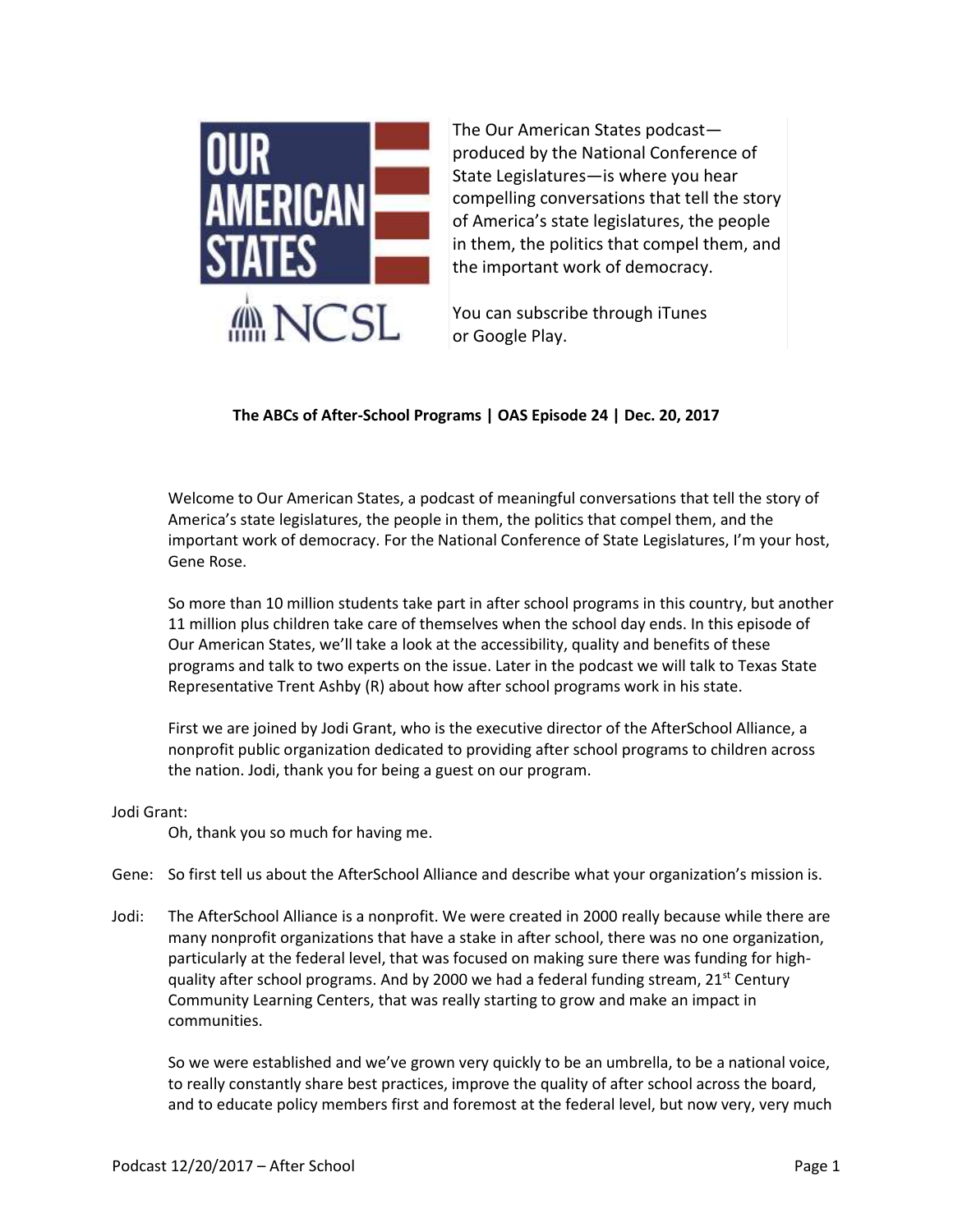so working with 50 state after school networks at the state level and even at the local level, so that we can create as many opportunities as possible for all students to have access to highquality after school.

In your opening you mentioned the sad fact that today when the school bell rings, we're going to have more than 11 million kids that are unsupervised. But the number, the demand is even higher than that. For every child that's in after school, an additional two have parents that want them in a program, but there's not one available in their community or they can't afford it. So we have our work cut out for us.

- Gene: So tell us, Jodi, what does a typical after school program look like? Who does it serve and what are the benefits?
- Jodi: I love that question because the answer is: there is no typical after school program, and that's not quite true. A typical after school program is going to be comprehensive, so there are going to be opportunities for enrichment, there are going to be opportunities for help with schoolwork, there are going to be opportunities for physical activity, there is going to be some kind of snack or meal, there are going to be caring adults in a safe place.

But beyond that, the reality is that each after school program is really tailored to the community it's serving by the community that's serving it. So you might see in Fairbanks, Alaska, I saw a great, great class curriculum that was being run by a local museum on Native American and indigenous culture, and they were talking about all the different furs and how they might use the different furs in practice.

Another program might have a ski team. I know in Lexington, Kentucky, some of the kids actually get to horseback ride because it's horse country. It really depends on the uniqueness of the community and where the resources are to work with kids.

I think more and more we're seeing a huge growth of STEM (Science, Technology, Engineering and Mathematics), whether it's coding, robotics happening in the after school space; more and more thought going into programs. But having said all that, the reality is that of those 10 million kids that are in after school programs each day, the vast majority of them are in these programs because their parents could afford to pay for them.

And I would say that in my experience, some of the best programs out there are actually ones where the parents can't afford to pay because it is so competitive to get public and private dollars that these programs just blow your mind with the way they leverage different resources to make the sum much greater than each of the different parts.

So you might have federal dollars providing food and you might have U.S. Soccer coming in and doing soccer with the kids, and a library working on a reading program with the kids, and the YMCA doing swimming with the kids, and all sorts of maybe local businesses doing internships with the kids, but all sorts of partners working together.

And the average federal grantee, so this is in all 50 states, has nine partners working in an after school program, whether they are school, community based organizations, faith-based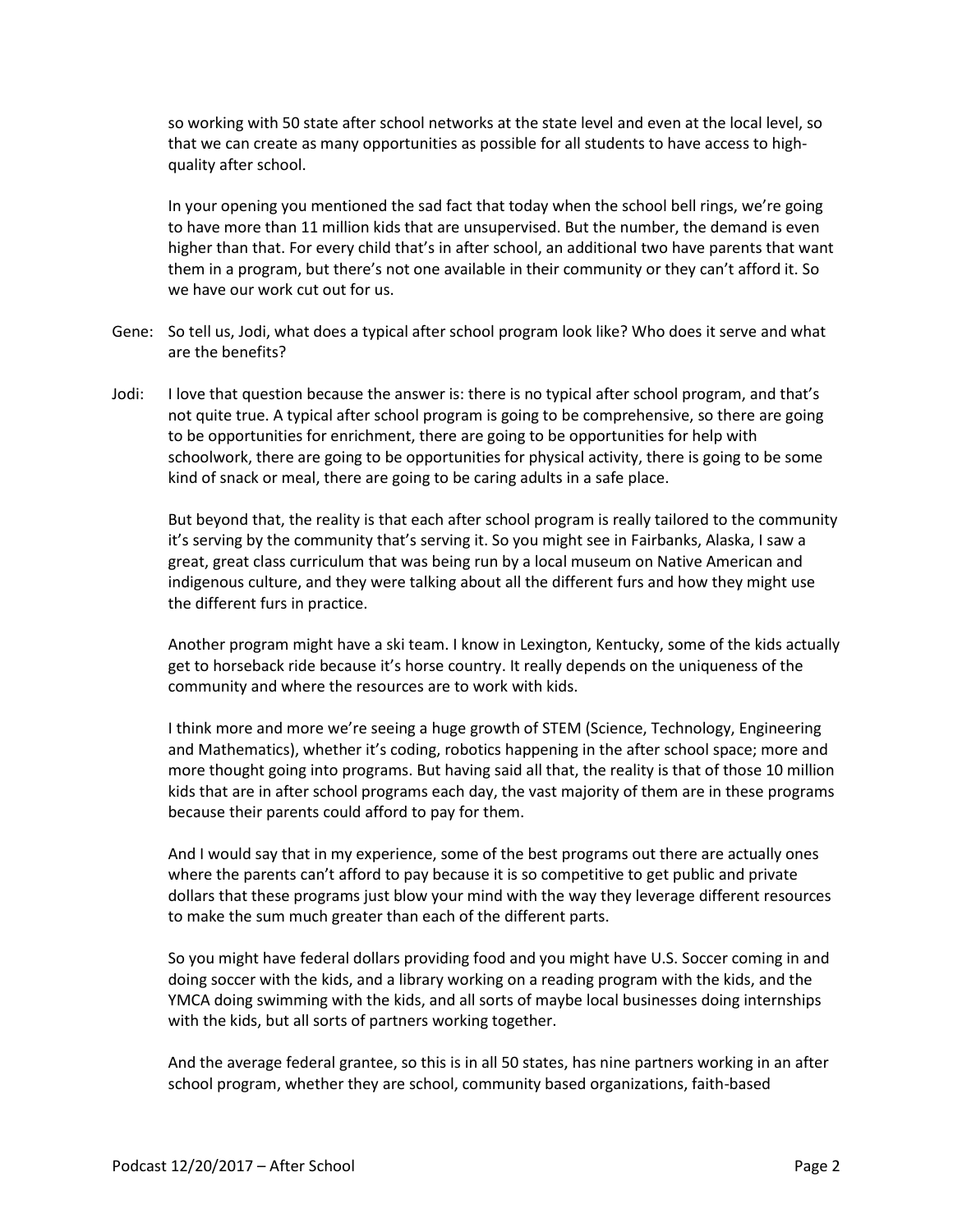organizations or businesses, and ideally and usually a combination of all of the above to provide resources to kids.

- Gene: And are any state dollars devoted to these programs typically, Jodi?
- Jodi: There are. And it really varies from state to state. We have a couple of very promising states where we're hoping there will be more activities. You know, it's your audience that are champions that are making that happen. California leads the pack. So California's ASES program is now up to about 600 million dollars a year going into after school. And what's interesting there is because the state funding stream has been able to focus on K through 8, they use their federal dollars now for high school and for summer learning programs. But it's still not enough, even in California.

Then New York State has some state funding. Ohio uses some TANIF dollars. Tennessee has unused lottery dollars. So there are definitely states that have some resources, but the only one that really is putting in enough resources to even come close to meeting the need is California, and there it's still not enough, but it's making a big dent.

- Gene: So you mentioned some states there that are politically different. Do you see a difference between the political parties on how they approach after school programs right now?
- Jodi: The answer to that is yes, but not a big one. I mean one of the wonderful things about after school is it really is the best of a local community providing for its local citizens. And when it's done well, you have the support of the police chief; you have the support of the local businesses who want to employ our students.

One of the interesting new voices we have is military leaders, because it's staggering… more than 70 percent of our 17- to 24-year-olds are ineligible for the military. And if they're ineligible for the military, what else are they ineligible for? And the reasons they're ineligible are all things we combat in after school. So it's being physically fit, it's not passing the tests and we help with academics, and it's having an incarceration record which kids in after school are much less likely to get into trouble with the law and it can be an alternative to incarceration.

So I think that when we have a strong program in a community, it builds that support. And I would say if you look in Congress, some of our greatest champions come from the far right and the far left. In fact, the most recent vote in the House of Representatives to restore funding that had been cut to 21st Century, we had the head of the Freedom Caucus voting on an amendment by Rosa Delauro, who is one of the most liberal members of Congress.

This has never been a partisan issue. The challenge we have is I think that in tight budgetary times, it can be a real struggle to find the resources for after school even though we know for every dollar that we invest, we are saving so many more.

Gene: You talked about the number of children who are taking care of themselves and the number of people who would want programs in their regions. Are there disparities in the quality of programs across the country?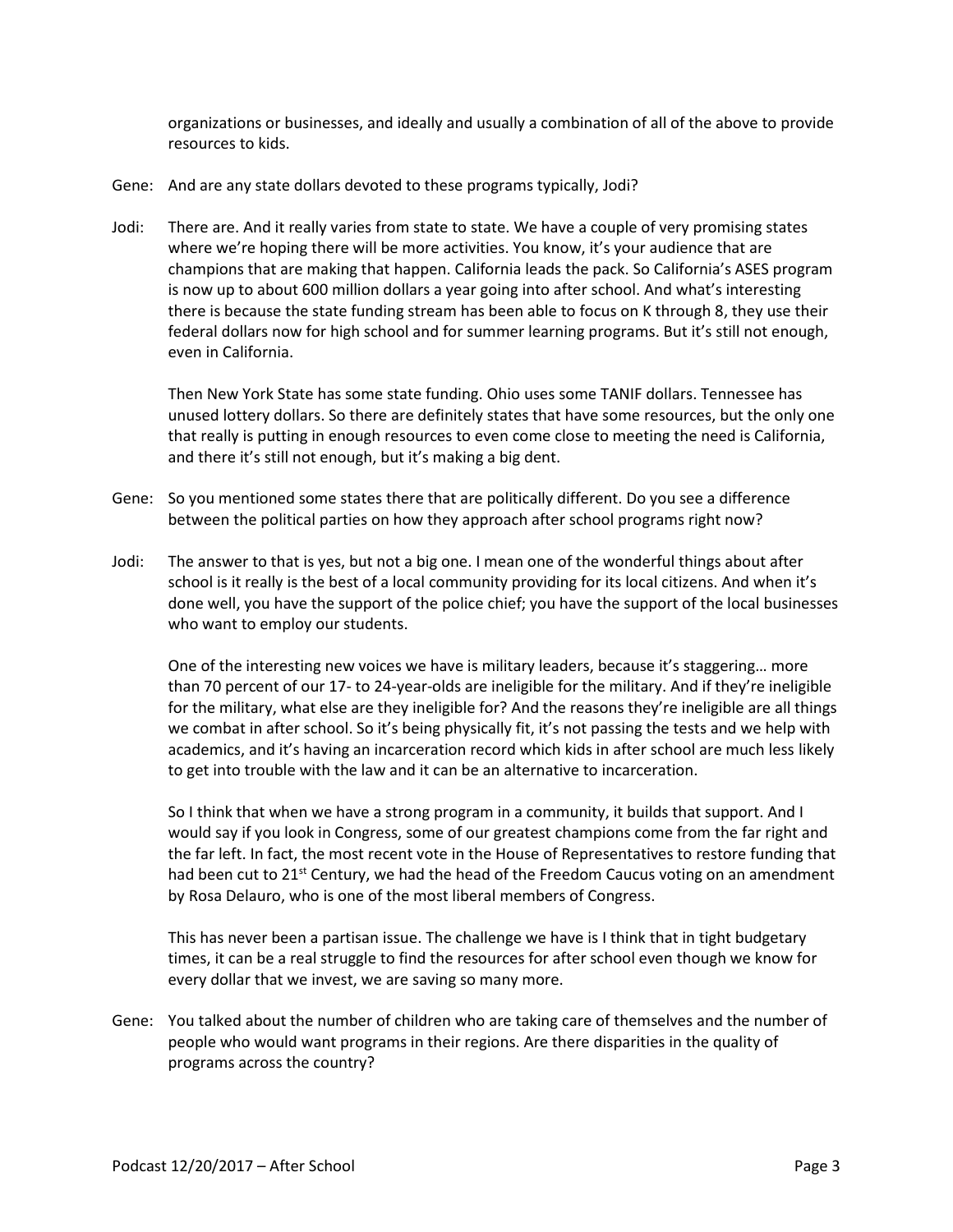Jodi: Oh, of course. I want to say especially those numbers that we have, we have them for every state. So anybody listening to this can go to our website www.afterschoolalliance .org, see the numbers for your state and we also break it down between rural and urban because there are real differences in some of the challenges facing rural communities. We have special reports state-by-state on access to STEM (Science, Technology, Engineering and Mathematics), on access to physical activity and nutrition, so a lot of really good resources.

And then the truth is the quality, of course the quality varies. The 50 state networks are really leading the effort across the board in trying to improve quality. As I mentioned, I think in general the programs that are funded by philanthropy and funded by government dollars tend to be some of the strongest ones, because there is a lot of oversight there and there are a lot of requirements and we know that for every federal grant that's given, there are at least three more applicants that were qualified that didn't get it.

And I think if you look at middle- and upper-class neighborhoods, some of those programs are really just meant to keep kids safe. So they're not bad; there are kids running around a playground and maybe doing a little homework help, but they're not as thoughtful as some of the federally funded programs.

- Gene: There are obviously benefits to the parents and to the students. Do you have data or studies to show what the value of after school programs is?
- Jodi: I wouldn't even know where to start, we have so many. This is all on our website. We have a compendium that has a bunch of studies, but the reality is that we have studies of programs across the board. The reality is that they have a huge impact on student success, so improved academic performance, improved grades, improved likelihood of promotion.

The stuff that I'm really excited about because obviously we're not an academic-only program – it's enrichment, it's nutrition, it's whole child – is the fact that kids who come to our programs are much less likely to miss school, which is one of the early indicators of all sorts of problems including dropping out. They're much more likely to improve their in-school day attendance. Their behavior improves. There is more of a positive outlook. There's a boost in the motivation to learn itself.

That's some of what I see. I mean, I've had the benefit in my 13 years on this job to visit programs. I'm probably pushing about 40 states right now, so I haven't been to every state yet. And I've seen extraordinary, extraordinary work. And I've seen it from South Dakota to Miami to Topeka, Kansas to Fairbanks, Alaska to the Big Island of Hawaii; I mean just all across the board in urban, rural and suburban communities, programs that are literally changing the lives of kids. They are giving parents peace of mind, knowing their kids are safe and doing something productive. And they're really strengthening communities.

- Gene: What items do you believe state legislatures should pay attention to when they're developing after school policies?
- Jodi: Obviously funding, and one of the things that I think is a hot topic and real in tough fiscal times is to look at some of the juvenile justice numbers and the cost of incarcerating children and adults, because the reality is that a high-quality after school program more than pays for itself if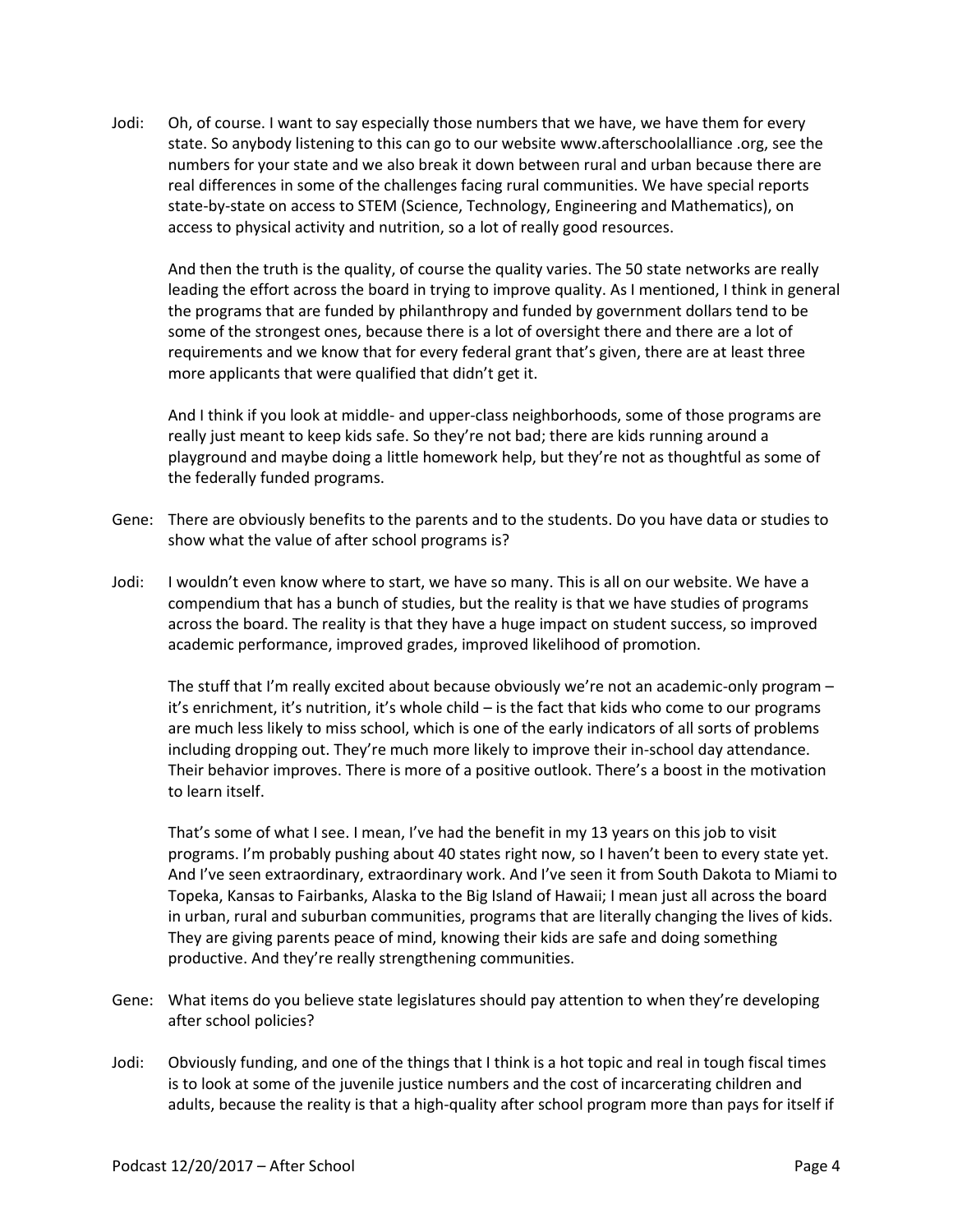you're incarcerating fewer kids and for kids that are nonviolent offenders as an alternative to incarceration.

I was shocked – I was working with our Kansas team and a huge number of students in Kansas were incarcerated for truancy. Right? So if you can get kids coming to school, that's much better. And then instead of paying to incarcerate them, you could pay to be building skills that are going to help them succeed in the workplace.

I know in Kansas it was about \$90,000 a year to incarcerate a child; it was \$900 a year to put them in an after school program. If you want to talk about a special program, in New York State it's \$350,000 a year to incarcerate a child. A PAL (Peer Assistance and Leadership) program is \$3,000 a year and that's where police officers are actually part of the program, but it doesn't feel like police; it's much more of building community and community relations, but they literally are there for some of these kids as an alternative to parole and incarceration.

So I think there are resources there to look into because, you know, the vast majority of adult prisoners, which is a huge expense, were incarcerated as youth. So if we can stop that pipeline into our prisons, we can save our states a lot of money.

So I would say legislators should absolutely look for funding resources in addition to the federal funds because they're not enough. They should be looking into when you're doing after school, we absolutely want our programs to be accountable and measured, but look into realistic ways to measure these programs because for many of us in after school, you need that fundamental infrastructure. So are the programs improving attendance at regular school? Are we improving kids' attitudes about learning? Are kids more motivated? So looking at some of those nonacademic skills that lead to success, not just in academics, but success later on in life in the workforce… so I would look into that.

I think that partnerships in places where you can have partnerships are key, so the more you can leverage different actors in a community, not just one actor, whether it's school or CPO, but encourage them to work together, that's much stronger for the kids and the community. Obviously the more communication we can have between teachers during the school day and the after school program, that leads to benefits to everyone.

A lot of this is actually outlined in the ESSA (Elementary and Secondary Education Act) law. And then I'd say any kind of law, I would leave some room in for real professional development. We might have the best coding curriculum in the world, but if we don't have someone to teach an after school, that's a problem, so making sure that we can have that professional development of the staff.

Gene: Jodi, this is great information. As we leave, do you have any final thoughts or pieces of…?

Jodi: Well, my final thoughts are we're here to make it easy for legislators. So our office, The AfterSchool Alliance, is a resource to all of you and we have sample legislation that we can share that's been successful in all sorts of states, all different dynamics. If you're not already working with your state network, we can coordinate on that and really facilitate the opportunities to bring more after school programs to each state and each community.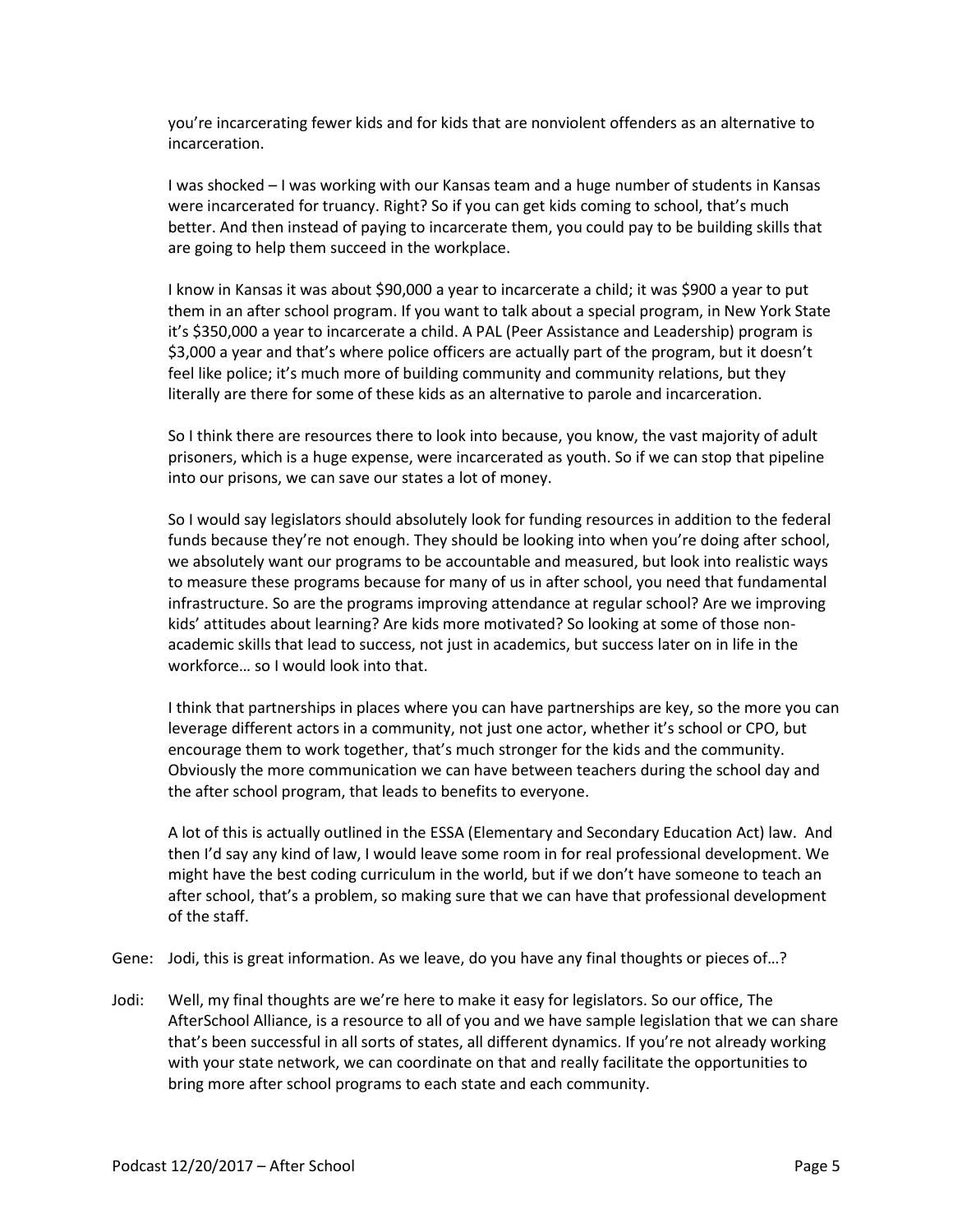- Gene: Jodi Grant, Executive Director of the AfterSchool Alliance, we appreciate you being a guest on Our American States.
- Jodi: My pleasure. Thank you so much.

Music

- Gene: So we now continue our conversation on after school programs with Texas State Representative Trent Ashby. Representative Ashby, welcome to the program.
- Rep. Trent Ashby: Thank you Gene. It's good to be with you this morning.
- Gene: And tell us, Representative Ashby, how long have you been in the Legislature and how did you get interested in after school programs?
- Trent: I have been in the Texas Legislature now in my third term, so going on six years. I became interested in after school programs really as part of my work on public education in general there in the Legislature. Prior to serving at the state level I served for a number of years on my local school board and, with a couple of kids currently in public schools at the time and still today, public education has always been an issue that has been a priority for me.
- Gene: Tell us about the status of after school programs in the State of Texas. Are citizens and legislators finding value in them?
- Trent: Absolutely. I think increasingly both our legislators and our citizenry across our great state are seeing the value in our after school and summer programs. Just to give you some numbers, in Texas alone currently there are more than 880,000 children and teens that are enrolled in after school programs and surprisingly, at least to me when I saw that number, I asked: Well, how many more students do we have that are interested in taking advantage of those opportunities? And we have waiting lists across our state that I've been told as many as 1.5 million additional children would like to take part in an after school or summer program.

So I think the demand certainly is there and that largely has driven some of the policy decisions that we enacted earlier this year during the Texas legislative session.

- Gene: And what do you think, Representative Ashby, are some of the barriers to getting some of those programs implemented across the state?
- Trent: One of the barriers is, as is always the case, is just funding. In many cases these after school programs are being conducted by nonprofit organizations that run on a shoestring budget and they need help both from their communities and their constituency of people they serve. And I think it's important from a state perspective that we look at the return on investment and the value in what these opportunities for after school programs bring to our state and to our children more importantly.

And when you look at numbers that have been cited such as that nationally every dollar invested in after school programs saves nine dollars by increasing their earning potential and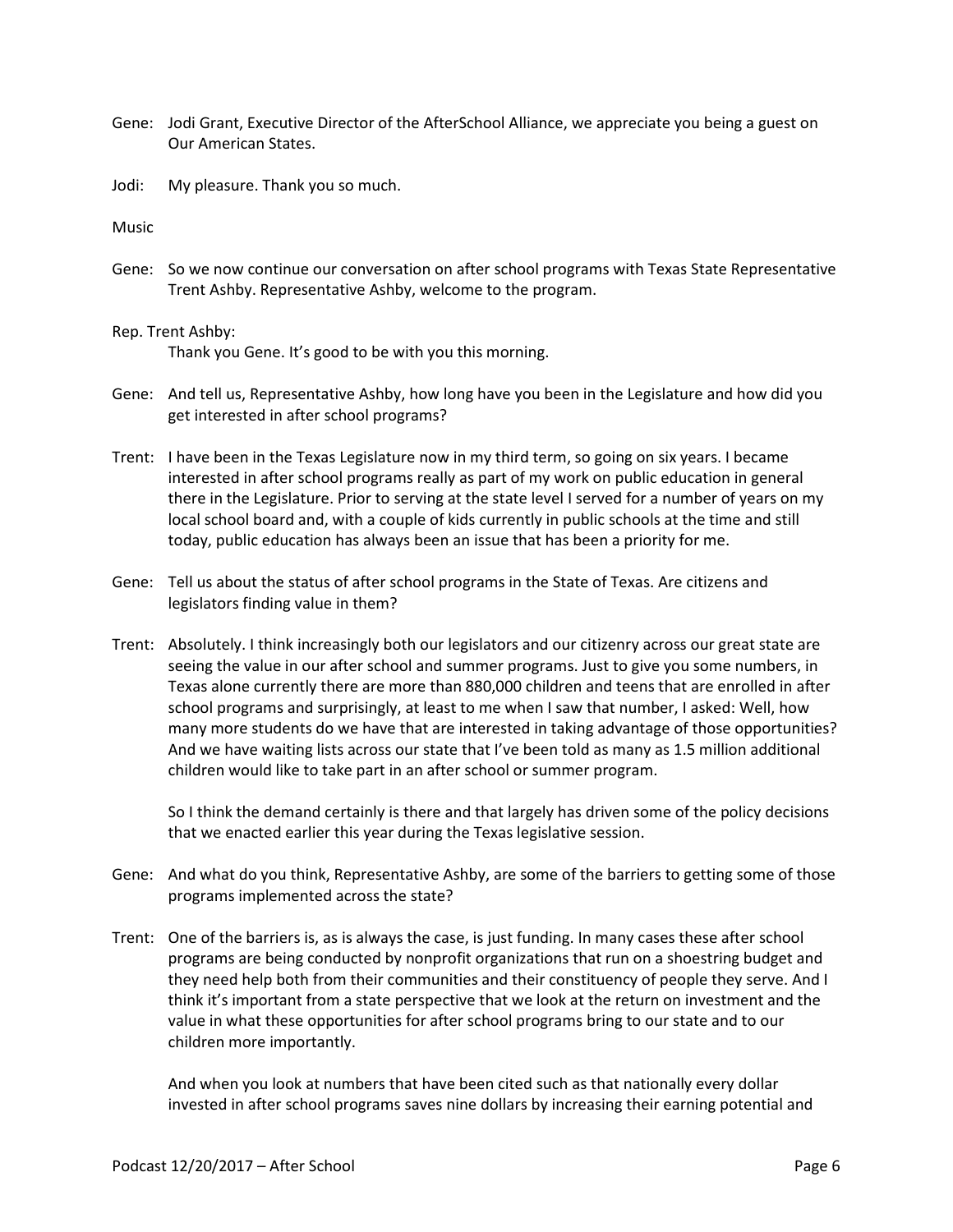improving their performance at school as well as reducing crime and juvenile delinquency, I think that it's important that states such as Texas and others take a look at this and see if this makes a good, smart investment of public dollars and, of course, in Texas we've seen that it's had quite a bit of value and we're looking forward to seeing hopefully those programs expanded in the near future.

- Gene: And tell us about your colleagues there in the Texas House and Senate. Do you see them addressing after school programs in the future? Do both parties find value in this issue?
- Trent: Absolutely is the answer to that. I'm pleased to report that I would hope in every state, not just in Texas, that when you talk about educational outcomes for our students, that's a nonpartisan issue. Everybody should support that goal and certainly as we moved a bill through the legislative session earlier this year in Austen, we saw that firsthand. It was very much a bipartisan issue with all Ds and Rs agreeing on the importance of looking at this after school program and in terms of the reporting data that is shared with our education agency and our commissioner, to see in a demonstrative fashion what those numbers look like.

And so I'm excited about what the future holds for the expansion of after school and summer programs here in Texas because I know it's a good value for the taxpayers and certainly, most importantly, it's something that's going to improve the educational outcomes for all of our children.

- Gene: So based on what you've learned in Texas, what advice would you give your state legislative colleagues across the nation in terms of addressing after school programs?
- Trent: I'm a big local control guy. As I said, having come from a local school board, I'm always reticent to look at a one-size-fits-all policy. So I would just suggest to my colleagues around the country as they consider how they might improve upon the structure they have, the public education structure they have in their respective states, that they look at this issue of after school and summer programs. You know, how readily available are those in their states?

Again, when you look at the data, there's no question that it holds great value and it certainly has improved educational outcomes and then many other ancillary issues outside of the classroom in terms of civic involvement and teaching leadership and addressing some challenges that we all face looking at the STEM-related (Science, Technology, Engineering and Mathematics), fields. And I just think there's great value in it.

So I would just again encourage my colleagues to take a look at it and see if it's something maybe that could be expanded in their states, and as a first step, look at maybe what we're doing here in Texas with at least reporting the data from our school districts to our education agency in terms of how many children are participating, and then following those children through the process and looking at those educational outcomes. And if it's working, great, then we've made a good decision. If it's not working as suggested, then we can always take a step back and see how we can do better.

Gene: And let me pick up on one of the phrases you used there: civic engagement. Do you see having this type of program actually helps students be better citizens?